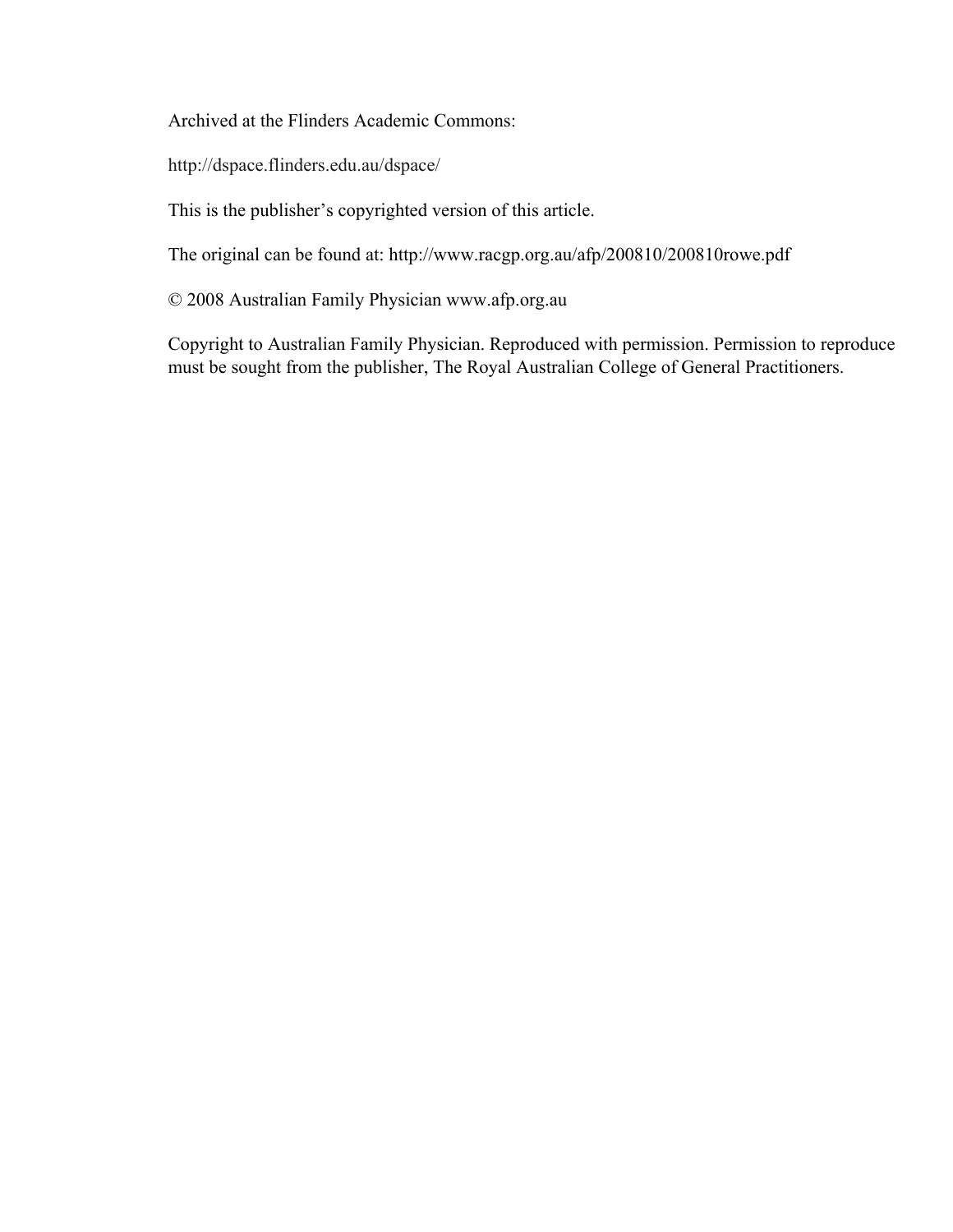

### **Leanne Rowe AM**

MBBS, MD, FRACGP, is a general practitioner and Deputy Chancellor, Monash University, Victoria. rowe.l@ bigpond.net.au

**Michael R Kidd** 

MBBS, MD, FRACGP, is Professor and Head, Discipline of General Practice, The University of Sydney, New South Wales.

# **A 'wellness check' for every adult in Australia**

All people in Australia require concise information about health risk factors, screening and preventive health care. National expert guidelines recommend simple screening tests to prevent or detect serious illness. A 'wellness check' at a local general practice clinic is a good health habit for every person aged 18 years and over.

**The increase in life expectancy in Australia over the past century was achieved largely by advances in sanitation, immunisation and antibiotics. More recently, expensive health technology has been responsible for some additional gains. However, these are being undermined by the impact of the current rise in lifestyle related disease. Obesity, lack of physical activity and the use of tobacco and alcohol can lead to heart disease, cancer, stroke, diabetes, respiratory disease and many other serious health problems. As a result, people in Australia are likely to experience significantly more disability as they age.** 

The Australian Institute of Health and Welfare's 2008 edition of Australia's health,<sup>1</sup> reports that while about 84% of the population rate their health as good or excellent:

- 2.5 million adults in Australia are obese; a further 4.9 million are overweight
- 50% of men and women are not sufficiently physically active
- one in 6 people aged 14 years and over smoke daily
- 10.3% of men and women drink alcohol at levels that put them at increased risk of long term harm; ~20% drink on a monthly basis at levels that put them at increased risk of short term harm.<sup>1</sup>

## **Too many people in Australia suffer from chronic preventable illnesses**

Despite recent advances in treatment of chronic preventable illnesses including cardiovascular disease, diabetes, cancer and osteoporosis:

- cardiovascular disease accounts for 35% of deaths in Australia and is one of the leading causes of disability affecting 1.4 million Australians
- approximately 900 000 people over 25 years of age have diabetes; yet half are undiagnosed and are unknowingly developing life threatening complications, including chronic kidney disease
- one in 3 men and one in 4 women will be directly affected by cancer before the age of 75 years; yet many do not avail themselves of the evidence based recommended screening tests for cancer
- almost 600 000 people have osteoporosis, a major cause of pain, disability and hospitalisation; yet most are undiagnosed and untreated.1

The benefits of prevention and early detection of chronic disease are well known. However, too few Australians undertake the recommended screening tests for the risk factors for serious conditions.<sup>1</sup>

## **GPs are ideally placed to effect preventive care**

About 85% of people in Australia see a general practitioner at least once per year.<sup>1,2</sup> General practice is ideally placed to incorporate brief evidence based preventive health care and health promotion actions into consultations and thereby improve the health of Australians.

There are certainly challenges to providing preventive care in general practice; these include adequate time and remuneration. However, many GPs see preventive care as a core component of their work. The addition of skilled nurses to general practice teams can only strengthen this focus.

## **Practising prevention**

There are many helpful resources to assist GPs provide evidence based lifestyle advice and screening tests. These include:

• Guidelines for preventive activities in general practice (the 'red book')<sup>3</sup>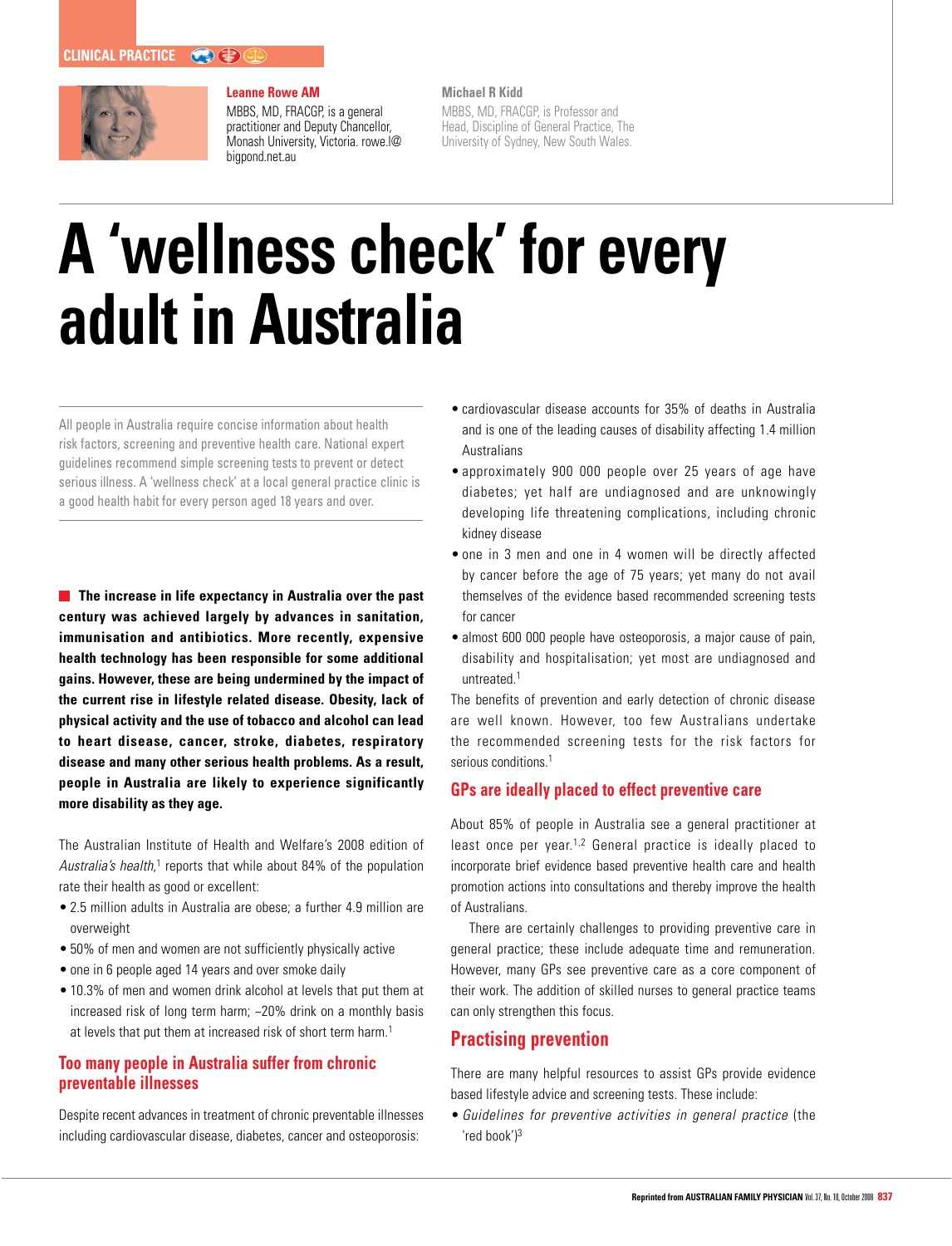#### Figure 1. Patient fact sheet: A wellness check can save your life

You don't have to feel sick to be sick. Many preventable serious illnesses such as heart disease, stroke, diabetes, kidney disease, cancers and osteoporosis can be missed until they are well advanced and can then lead to early death or years of suffering. On the other hand, if you address your risks or detect disease early, you are much more likely to be cured. National expert guidelines recommend the following simple screening tests for every Australian.

| <b>What age?</b>  | <b>Which test?</b>                                          | How often?                                                                         |
|-------------------|-------------------------------------------------------------|------------------------------------------------------------------------------------|
| From age 13 years | Skin checks for those with high risk skin                   | Annually                                                                           |
| From age 18 years | + waist measurement                                         | Every 2 years                                                                      |
|                   | + body mass index (BMI)                                     | Every 2 years                                                                      |
|                   | + blood pressure                                            | Every 2 years                                                                      |
|                   | + chlamydia                                                 | Annually for those at risk                                                         |
|                   | + mental health (including risk for depression and suicide) | Every visit as appropriate                                                         |
| From age 20 years | + Pap test in sexually active women                         | Every 2 years until age 70 years                                                   |
| From age 45 years | + cholesterol level                                         | Every 5 years                                                                      |
|                   | + osteoporosis risk assessment in women                     | Annually; bone densitometry should be discussed with<br>your GP                    |
| From age 50 years | + blood pressure more frequently                            | Every 6 months                                                                     |
|                   | + urine protein test                                        | Annually                                                                           |
|                   | + bowel screen (test of faeces for blood)                   | Every 2 years                                                                      |
|                   | + prostate risk assessment in men                           | Annually; risks/benefits of prostate screening should be<br>discussed with your GP |
|                   | + osteoporosis risk assessment in men                       | Annually; bone densitometry should be discussed with<br>your GP                    |
|                   | + mammogram in women                                        | Every 2 years; optional in women aged 40-49 years and<br>over 70 years             |
|                   | + vision test                                               | Every 5 years                                                                      |
| From age 55 years | + fasting sugar (blood glucose)                             | Every 3 years                                                                      |
| From age 65 years | + vision and hearing tests                                  | Annually                                                                           |

If you are above your healthy weight, have an unhealthy lifestyle related to poor nutrition, inactivity, smoking or excessive alcohol intake; or a medical or family history of particular diseases; or if you are of Aboriginal, Torres Strait Islander, Chinese or Indian background, some of these tests are recommended at much younger ages and at more frequent intervals. Ask your GP about a wellness check

.)